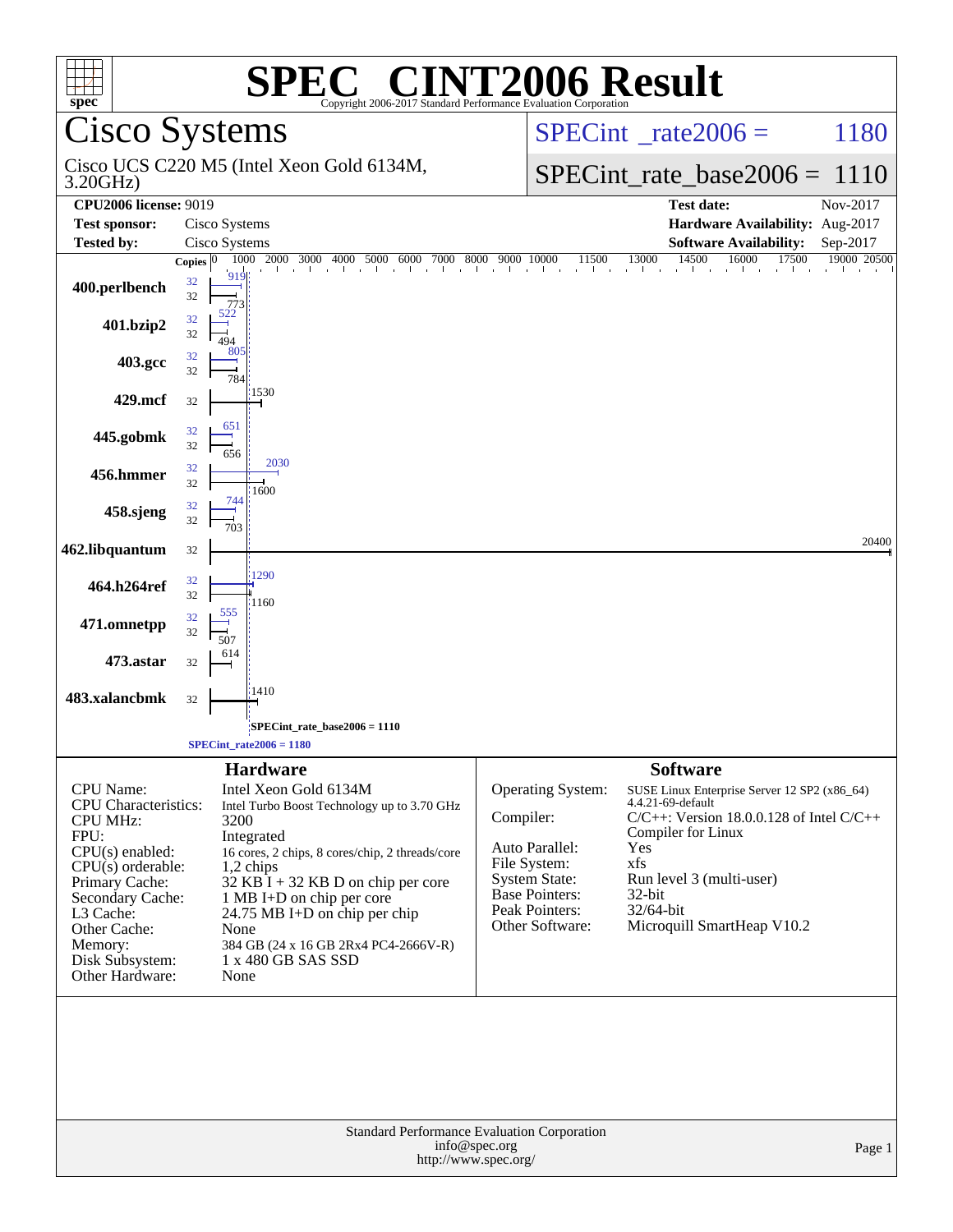

## Cisco Systems

3.20GHz) Cisco UCS C220 M5 (Intel Xeon Gold 6134M, SPECint rate $2006 = 1180$ 

[SPECint\\_rate\\_base2006 =](http://www.spec.org/auto/cpu2006/Docs/result-fields.html#SPECintratebase2006) 1110

**[CPU2006 license:](http://www.spec.org/auto/cpu2006/Docs/result-fields.html#CPU2006license)** 9019 **[Test date:](http://www.spec.org/auto/cpu2006/Docs/result-fields.html#Testdate)** Nov-2017 **[Test sponsor:](http://www.spec.org/auto/cpu2006/Docs/result-fields.html#Testsponsor)** Cisco Systems **[Hardware Availability:](http://www.spec.org/auto/cpu2006/Docs/result-fields.html#HardwareAvailability)** Aug-2017 **[Tested by:](http://www.spec.org/auto/cpu2006/Docs/result-fields.html#Testedby)** Cisco Systems **[Software Availability:](http://www.spec.org/auto/cpu2006/Docs/result-fields.html#SoftwareAvailability)** Sep-2017

### **[Results Table](http://www.spec.org/auto/cpu2006/Docs/result-fields.html#ResultsTable)**

|                                                                                                          | <b>Base</b>   |                |       |                |       |                | <b>Peak</b> |               |                |              |                |              |                |              |
|----------------------------------------------------------------------------------------------------------|---------------|----------------|-------|----------------|-------|----------------|-------------|---------------|----------------|--------------|----------------|--------------|----------------|--------------|
| <b>Benchmark</b>                                                                                         | <b>Copies</b> | <b>Seconds</b> | Ratio | <b>Seconds</b> | Ratio | <b>Seconds</b> | Ratio       | <b>Copies</b> | <b>Seconds</b> | <b>Ratio</b> | <b>Seconds</b> | <b>Ratio</b> | <b>Seconds</b> | <b>Ratio</b> |
| 400.perlbench                                                                                            | 32            | 401            | 780   | 405            | 773   | 407            | 769I        | 32            | 340            | 919          | 341            | 918          | 340            | 919          |
| 401.bzip2                                                                                                | 32            | 626            | 493   | 622            | 496   | 625            | 494         | 32            | 595            | 519          | 591            | 522          | 592            | 522          |
| $403.\mathrm{gcc}$                                                                                       | 32            | 328            | 785   | 330            | 780   | 329            | 784         | 32            | 319            | 808          | 321            | 802          | <b>320</b>     | 805          |
| $429$ .mcf                                                                                               | 32            | 191            | 1530  | 192            | 1520  | 191            | 1530        | 32            | 191            | 1530         | 192            | 1520         | 191            | 1530         |
| $445$ .gobmk                                                                                             | 32            | 511            | 656   | 511            | 656   | 511            | 656         | 32            | 516            | 651          | 516            | 651          | 516            | 651          |
| 456.hmmer                                                                                                | 32            | 187            | 1600  | 185            | 1620  | 186            | 1600        | 32            | 147            | 2030         | 147            | 2030         | 147            | 2030         |
| $458$ .sjeng                                                                                             | 32            | 550            | 703   | 551            | 703   | 550            | 704         | 32            | 520            | 744          | 520            | 744          | 519            | 745          |
| 462.libquantum                                                                                           | 32            | 32.4           | 20400 | 32.4           | 20400 | 32.5           | 20400l      | 32            | 32.4           | 20400        | 32.4           | 20400        | 32.5           | 20400        |
| 464.h264ref                                                                                              | 32            | 611            | 1160  | 612            | 1160  | 577            | 1230        | 32            | 561            | 1260         | 550            | 1290         | 549            | 1290         |
| 471.omnetpp                                                                                              | 32            | 395            | 507   | 394            | 507   | 394            | 508         | 32            | 360            | 555          | 360            | 555          | 360            | 555          |
| $473$ . astar                                                                                            | 32            | 366            | 614   | 366            | 614   | 365            | 616         | 32            | 366            | 614          | 366            | 614          | 365            | 616          |
| 483.xalancbmk                                                                                            | 32            | 157            | 1410  | 155            | 1420  | 156            | <b>1410</b> | 32            | 157            | 1410         | 155            | 1420         | 156            | 1410         |
| Results appear in the order in which they were run. Bold underlined text indicates a median measurement. |               |                |       |                |       |                |             |               |                |              |                |              |                |              |

### **[Submit Notes](http://www.spec.org/auto/cpu2006/Docs/result-fields.html#SubmitNotes)**

 The numactl mechanism was used to bind copies to processors. The config file option 'submit' was used to generate numactl commands to bind each copy to a specific processor. For details, please see the config file.

### **[Operating System Notes](http://www.spec.org/auto/cpu2006/Docs/result-fields.html#OperatingSystemNotes)**

Stack size set to unlimited using "ulimit -s unlimited"

#### **[Platform Notes](http://www.spec.org/auto/cpu2006/Docs/result-fields.html#PlatformNotes)**

BIOS Settings: Intel HyperThreading Technology set to Enabled CPU performance set to Enterprise Power Performance Tuning set to OS SNC set to Enabled IMC Interleaving set to 1-way Interleave Patrol Scrub set to Disabled Sysinfo program /home/cpu2006-1.2/config/sysinfo.rev6993 Revision 6993 of 2015-11-06 (b5e8d4b4eb51ed28d7f98696cbe290c1) running on linux-ox2h Fri Nov 10 01:44:12 2017 This section contains SUT (System Under Test) info as seen by some common utilities. To remove or add to this section, see: <http://www.spec.org/cpu2006/Docs/config.html#sysinfo> From /proc/cpuinfo

model name : Intel(R) Xeon(R) Gold 6134M CPU @ 3.20GHz Continued on next page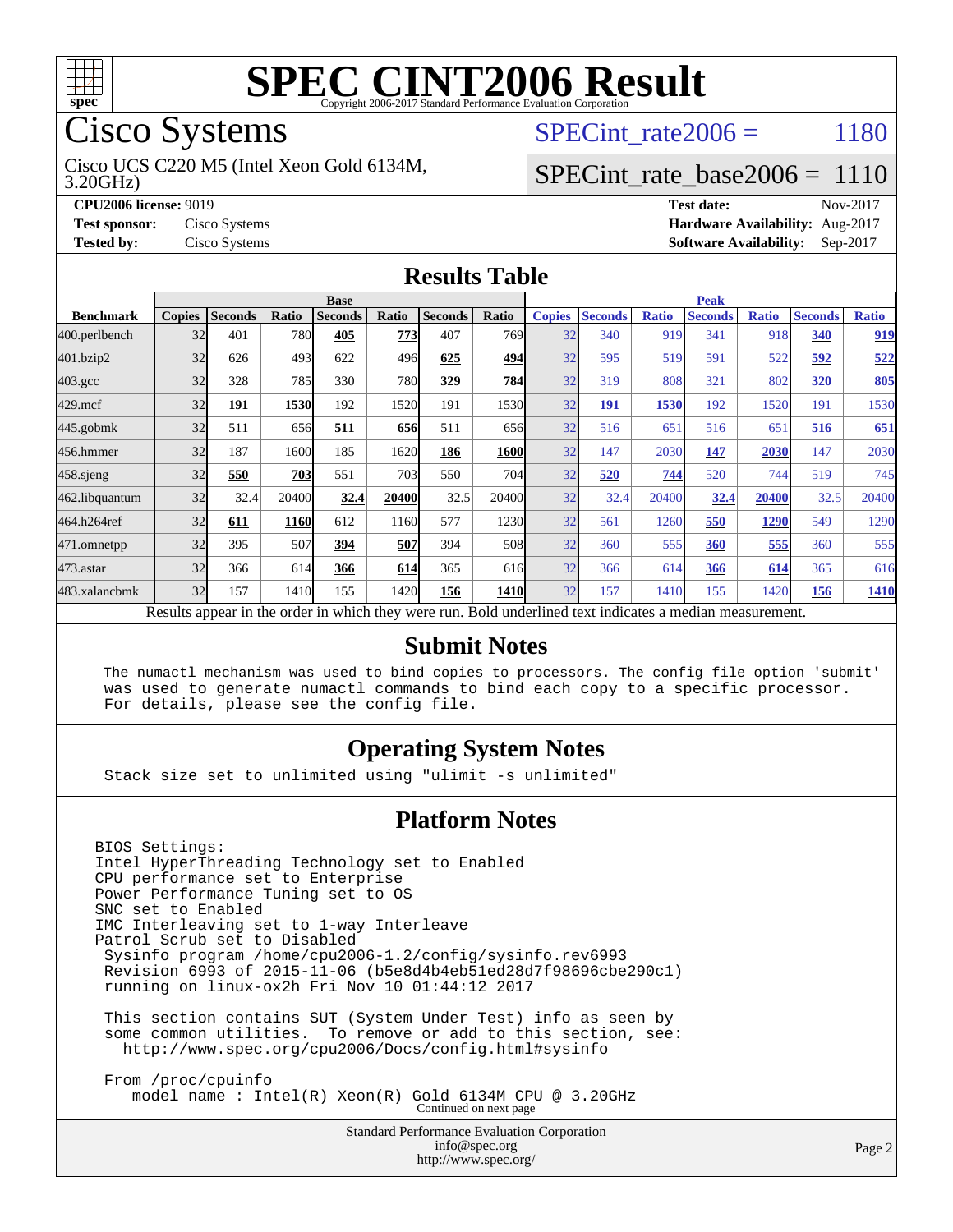

Cisco Systems

3.20GHz) Cisco UCS C220 M5 (Intel Xeon Gold 6134M, SPECint rate $2006 = 1180$ 

[SPECint\\_rate\\_base2006 =](http://www.spec.org/auto/cpu2006/Docs/result-fields.html#SPECintratebase2006) 1110

**[CPU2006 license:](http://www.spec.org/auto/cpu2006/Docs/result-fields.html#CPU2006license)** 9019 **[Test date:](http://www.spec.org/auto/cpu2006/Docs/result-fields.html#Testdate)** Nov-2017 **[Test sponsor:](http://www.spec.org/auto/cpu2006/Docs/result-fields.html#Testsponsor)** Cisco Systems **[Hardware Availability:](http://www.spec.org/auto/cpu2006/Docs/result-fields.html#HardwareAvailability)** Aug-2017 **[Tested by:](http://www.spec.org/auto/cpu2006/Docs/result-fields.html#Testedby)** Cisco Systems **[Software Availability:](http://www.spec.org/auto/cpu2006/Docs/result-fields.html#SoftwareAvailability)** Sep-2017

### **[Platform Notes \(Continued\)](http://www.spec.org/auto/cpu2006/Docs/result-fields.html#PlatformNotes)**

Standard Performance Evaluation Corporation 2 "physical id"s (chips) 32 "processors" cores, siblings (Caution: counting these is hw and system dependent. The following excerpts from /proc/cpuinfo might not be reliable. Use with caution.) cpu cores : 8 siblings : 16 physical 0: cores 0 2 3 9 16 19 26 27 physical 1: cores 0 2 3 9 16 19 26 27 cache size : 25344 KB From /proc/meminfo MemTotal: 394653328 kB HugePages\_Total: 0<br>Hugepagesize: 2048 kB Hugepagesize: /usr/bin/lsb\_release -d SUSE Linux Enterprise Server 12 SP2 From /etc/\*release\* /etc/\*version\* SuSE-release: SUSE Linux Enterprise Server 12 (x86\_64)  $VFRSTON = 12$  PATCHLEVEL = 2 # This file is deprecated and will be removed in a future service pack or release. # Please check /etc/os-release for details about this release. os-release: NAME="SLES" VERSION="12-SP2" VERSION\_ID="12.2" PRETTY\_NAME="SUSE Linux Enterprise Server 12 SP2" ID="sles" ANSI\_COLOR="0;32" CPE\_NAME="cpe:/o:suse:sles:12:sp2" uname -a: Linux linux-ox2h 4.4.21-69-default #1 SMP Tue Oct 25 10:58:20 UTC 2016 (9464f67) x86\_64 x86\_64 x86\_64 GNU/Linux run-level 3 Nov 10 00:59 SPEC is set to: /home/cpu2006-1.2<br>Filesystem Type Size Use Type Size Used Avail Use% Mounted on /dev/sdb5 xfs 317G 8.6G 308G 3% /home Additional information from dmidecode: Warning: Use caution when you interpret this section. The 'dmidecode' program reads system data which is "intended to allow hardware to be accurately determined", but the intent may not be met, as there are frequent changes to hardware, firmware, and the "DMTF SMBIOS" standard. Continued on next page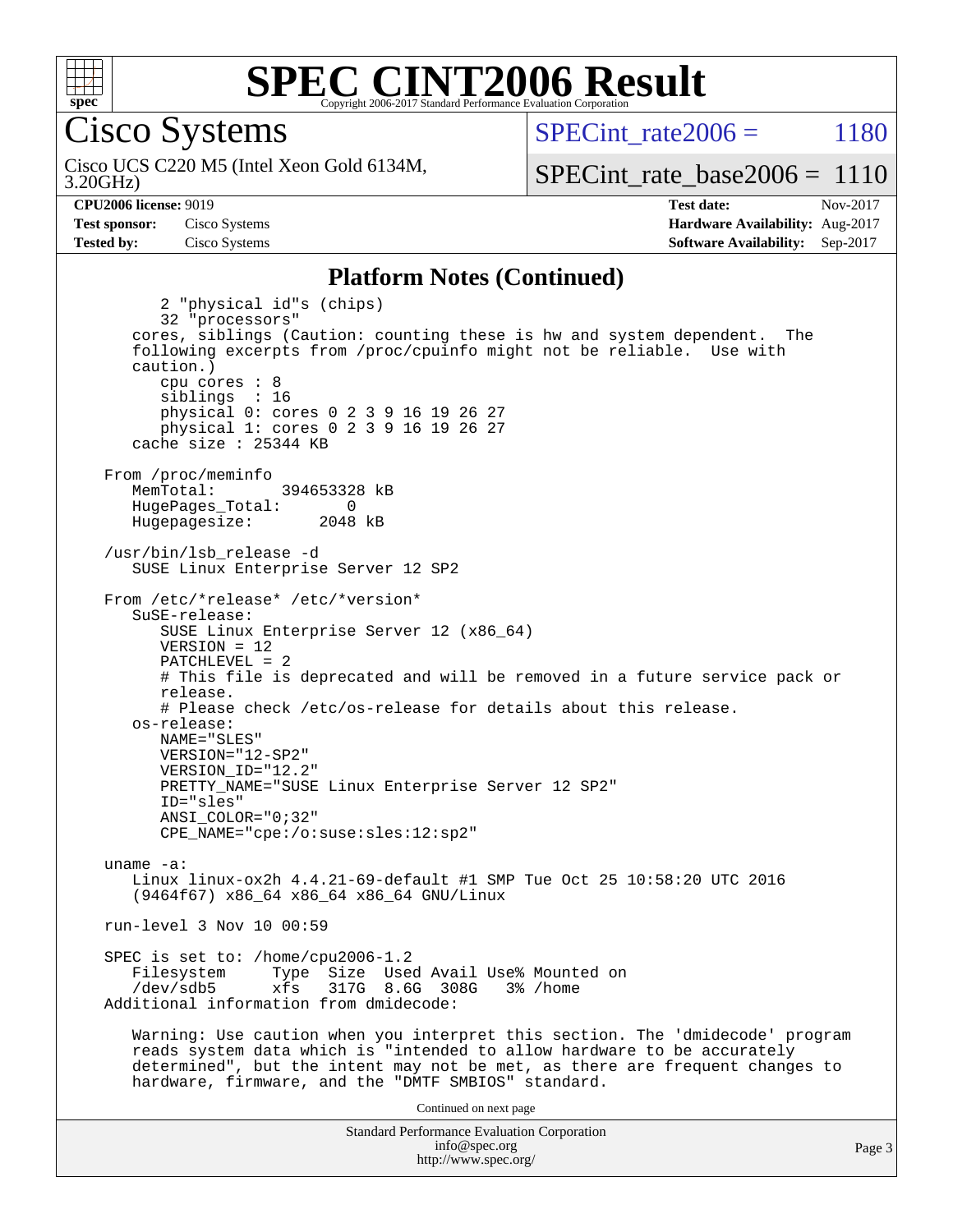

### **[SPEC CINT2006 Result](http://www.spec.org/auto/cpu2006/Docs/result-fields.html#SPECCINT2006Result)** Copyright 2006-2017 Standard Performance Evaluation C

Cisco Systems

SPECint rate $2006 = 1180$ 

3.20GHz) Cisco UCS C220 M5 (Intel Xeon Gold 6134M,

[SPECint\\_rate\\_base2006 =](http://www.spec.org/auto/cpu2006/Docs/result-fields.html#SPECintratebase2006) 1110

**[CPU2006 license:](http://www.spec.org/auto/cpu2006/Docs/result-fields.html#CPU2006license)** 9019 **[Test date:](http://www.spec.org/auto/cpu2006/Docs/result-fields.html#Testdate)** Nov-2017 **[Test sponsor:](http://www.spec.org/auto/cpu2006/Docs/result-fields.html#Testsponsor)** Cisco Systems **[Hardware Availability:](http://www.spec.org/auto/cpu2006/Docs/result-fields.html#HardwareAvailability)** Aug-2017 **[Tested by:](http://www.spec.org/auto/cpu2006/Docs/result-fields.html#Testedby)** Cisco Systems **[Software Availability:](http://www.spec.org/auto/cpu2006/Docs/result-fields.html#SoftwareAvailability)** Sep-2017

### **[Platform Notes \(Continued\)](http://www.spec.org/auto/cpu2006/Docs/result-fields.html#PlatformNotes)**

 BIOS Cisco Systems, Inc. C220M5.3.1.1d.0.0615170645 06/15/2017 Memory: 24x 0xCE00 M393A2G40EB2-CTD 16 GB 2 rank 2666 MHz

(End of data from sysinfo program)

#### **[General Notes](http://www.spec.org/auto/cpu2006/Docs/result-fields.html#GeneralNotes)**

Environment variables set by runspec before the start of the run: LD\_LIBRARY\_PATH = "/opt/intel/lib/ia32:/opt/intel/lib/intel64:/home/cpu2006-1.2/sh10.2"

 Binaries compiled on a system with 1x Intel Core i7-4790 CPU + 32GB RAM memory using Redhat Enterprise Linux 7.2 Transparent Huge Pages enabled with: echo always > /sys/kernel/mm/transparent\_hugepage/enabled Filesystem page cache cleared with: shell invocation of 'sync; echo 3 > /proc/sys/vm/drop\_caches' prior to run runspec command invoked through numactl i.e.: numactl --interleave=all runspec <etc>

## **[Base Compiler Invocation](http://www.spec.org/auto/cpu2006/Docs/result-fields.html#BaseCompilerInvocation)**

[C benchmarks](http://www.spec.org/auto/cpu2006/Docs/result-fields.html#Cbenchmarks):

[icc -m32 -L/opt/intel/lib/ia32](http://www.spec.org/cpu2006/results/res2017q4/cpu2006-20171114-50694.flags.html#user_CCbase_intel_icc_5b9b234ab5a48620dbff732649db9641)

[C++ benchmarks:](http://www.spec.org/auto/cpu2006/Docs/result-fields.html#CXXbenchmarks) [icpc -m32 -L/opt/intel/lib/ia32](http://www.spec.org/cpu2006/results/res2017q4/cpu2006-20171114-50694.flags.html#user_CXXbase_intel_icpc_01235b2dad29c0385d1e28a6a6b0d9cb)

### **[Base Portability Flags](http://www.spec.org/auto/cpu2006/Docs/result-fields.html#BasePortabilityFlags)**

 400.perlbench: [-D\\_FILE\\_OFFSET\\_BITS=64](http://www.spec.org/cpu2006/results/res2017q4/cpu2006-20171114-50694.flags.html#user_basePORTABILITY400_perlbench_file_offset_bits_64_438cf9856305ebd76870a2c6dc2689ab) [-DSPEC\\_CPU\\_LINUX\\_IA32](http://www.spec.org/cpu2006/results/res2017q4/cpu2006-20171114-50694.flags.html#b400.perlbench_baseCPORTABILITY_DSPEC_CPU_LINUX_IA32) 401.bzip2: [-D\\_FILE\\_OFFSET\\_BITS=64](http://www.spec.org/cpu2006/results/res2017q4/cpu2006-20171114-50694.flags.html#user_basePORTABILITY401_bzip2_file_offset_bits_64_438cf9856305ebd76870a2c6dc2689ab) 403.gcc: [-D\\_FILE\\_OFFSET\\_BITS=64](http://www.spec.org/cpu2006/results/res2017q4/cpu2006-20171114-50694.flags.html#user_basePORTABILITY403_gcc_file_offset_bits_64_438cf9856305ebd76870a2c6dc2689ab) 429.mcf: [-D\\_FILE\\_OFFSET\\_BITS=64](http://www.spec.org/cpu2006/results/res2017q4/cpu2006-20171114-50694.flags.html#user_basePORTABILITY429_mcf_file_offset_bits_64_438cf9856305ebd76870a2c6dc2689ab) 445.gobmk: [-D\\_FILE\\_OFFSET\\_BITS=64](http://www.spec.org/cpu2006/results/res2017q4/cpu2006-20171114-50694.flags.html#user_basePORTABILITY445_gobmk_file_offset_bits_64_438cf9856305ebd76870a2c6dc2689ab) 456.hmmer: [-D\\_FILE\\_OFFSET\\_BITS=64](http://www.spec.org/cpu2006/results/res2017q4/cpu2006-20171114-50694.flags.html#user_basePORTABILITY456_hmmer_file_offset_bits_64_438cf9856305ebd76870a2c6dc2689ab) 458.sjeng: [-D\\_FILE\\_OFFSET\\_BITS=64](http://www.spec.org/cpu2006/results/res2017q4/cpu2006-20171114-50694.flags.html#user_basePORTABILITY458_sjeng_file_offset_bits_64_438cf9856305ebd76870a2c6dc2689ab) 462.libquantum: [-D\\_FILE\\_OFFSET\\_BITS=64](http://www.spec.org/cpu2006/results/res2017q4/cpu2006-20171114-50694.flags.html#user_basePORTABILITY462_libquantum_file_offset_bits_64_438cf9856305ebd76870a2c6dc2689ab) [-DSPEC\\_CPU\\_LINUX](http://www.spec.org/cpu2006/results/res2017q4/cpu2006-20171114-50694.flags.html#b462.libquantum_baseCPORTABILITY_DSPEC_CPU_LINUX) 464.h264ref: [-D\\_FILE\\_OFFSET\\_BITS=64](http://www.spec.org/cpu2006/results/res2017q4/cpu2006-20171114-50694.flags.html#user_basePORTABILITY464_h264ref_file_offset_bits_64_438cf9856305ebd76870a2c6dc2689ab) 471.omnetpp: [-D\\_FILE\\_OFFSET\\_BITS=64](http://www.spec.org/cpu2006/results/res2017q4/cpu2006-20171114-50694.flags.html#user_basePORTABILITY471_omnetpp_file_offset_bits_64_438cf9856305ebd76870a2c6dc2689ab) 473.astar: [-D\\_FILE\\_OFFSET\\_BITS=64](http://www.spec.org/cpu2006/results/res2017q4/cpu2006-20171114-50694.flags.html#user_basePORTABILITY473_astar_file_offset_bits_64_438cf9856305ebd76870a2c6dc2689ab) 483.xalancbmk: [-D\\_FILE\\_OFFSET\\_BITS=64](http://www.spec.org/cpu2006/results/res2017q4/cpu2006-20171114-50694.flags.html#user_basePORTABILITY483_xalancbmk_file_offset_bits_64_438cf9856305ebd76870a2c6dc2689ab) [-DSPEC\\_CPU\\_LINUX](http://www.spec.org/cpu2006/results/res2017q4/cpu2006-20171114-50694.flags.html#b483.xalancbmk_baseCXXPORTABILITY_DSPEC_CPU_LINUX)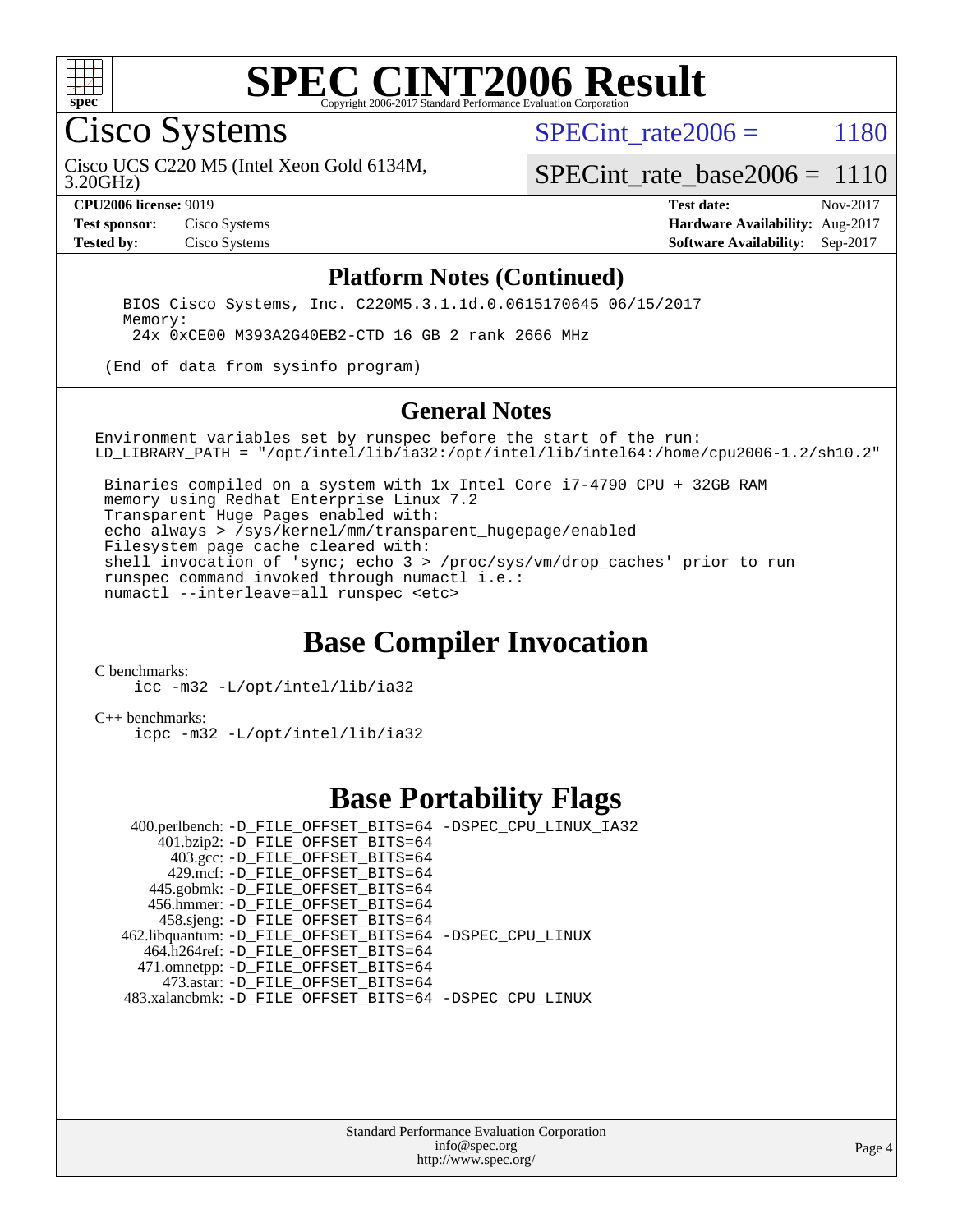

Cisco Systems

SPECint rate $2006 = 1180$ 

3.20GHz) Cisco UCS C220 M5 (Intel Xeon Gold 6134M,

[SPECint\\_rate\\_base2006 =](http://www.spec.org/auto/cpu2006/Docs/result-fields.html#SPECintratebase2006) 1110

**[CPU2006 license:](http://www.spec.org/auto/cpu2006/Docs/result-fields.html#CPU2006license)** 9019 **[Test date:](http://www.spec.org/auto/cpu2006/Docs/result-fields.html#Testdate)** Nov-2017 **[Test sponsor:](http://www.spec.org/auto/cpu2006/Docs/result-fields.html#Testsponsor)** Cisco Systems **[Hardware Availability:](http://www.spec.org/auto/cpu2006/Docs/result-fields.html#HardwareAvailability)** Aug-2017 **[Tested by:](http://www.spec.org/auto/cpu2006/Docs/result-fields.html#Testedby)** Cisco Systems **[Software Availability:](http://www.spec.org/auto/cpu2006/Docs/result-fields.html#SoftwareAvailability)** Sep-2017

## **[Base Optimization Flags](http://www.spec.org/auto/cpu2006/Docs/result-fields.html#BaseOptimizationFlags)**

[C benchmarks](http://www.spec.org/auto/cpu2006/Docs/result-fields.html#Cbenchmarks):

[-xHOST](http://www.spec.org/cpu2006/results/res2017q4/cpu2006-20171114-50694.flags.html#user_CCbase_f-xHost_e62ac3e528d1159ebbc7507f5617393f) [-ipo](http://www.spec.org/cpu2006/results/res2017q4/cpu2006-20171114-50694.flags.html#user_CCbase_f-ipo) [-O3](http://www.spec.org/cpu2006/results/res2017q4/cpu2006-20171114-50694.flags.html#user_CCbase_f-O3) [-no-prec-div](http://www.spec.org/cpu2006/results/res2017q4/cpu2006-20171114-50694.flags.html#user_CCbase_f-no-prec-div) [-qopt-prefetch](http://www.spec.org/cpu2006/results/res2017q4/cpu2006-20171114-50694.flags.html#user_CCbase_f-qopt-prefetch) [-qopt-mem-layout-trans=3](http://www.spec.org/cpu2006/results/res2017q4/cpu2006-20171114-50694.flags.html#user_CCbase_f-qopt-mem-layout-trans_170f5be61cd2cedc9b54468c59262d5d)

[C++ benchmarks:](http://www.spec.org/auto/cpu2006/Docs/result-fields.html#CXXbenchmarks)

[-xHOST](http://www.spec.org/cpu2006/results/res2017q4/cpu2006-20171114-50694.flags.html#user_CXXbase_f-xHost_e62ac3e528d1159ebbc7507f5617393f) [-ipo](http://www.spec.org/cpu2006/results/res2017q4/cpu2006-20171114-50694.flags.html#user_CXXbase_f-ipo) [-O3](http://www.spec.org/cpu2006/results/res2017q4/cpu2006-20171114-50694.flags.html#user_CXXbase_f-O3) [-no-prec-div](http://www.spec.org/cpu2006/results/res2017q4/cpu2006-20171114-50694.flags.html#user_CXXbase_f-no-prec-div) [-qopt-prefetch](http://www.spec.org/cpu2006/results/res2017q4/cpu2006-20171114-50694.flags.html#user_CXXbase_f-qopt-prefetch) [-qopt-mem-layout-trans=3](http://www.spec.org/cpu2006/results/res2017q4/cpu2006-20171114-50694.flags.html#user_CXXbase_f-qopt-mem-layout-trans_170f5be61cd2cedc9b54468c59262d5d) [-Wl,-z,muldefs](http://www.spec.org/cpu2006/results/res2017q4/cpu2006-20171114-50694.flags.html#user_CXXbase_link_force_multiple1_74079c344b956b9658436fd1b6dd3a8a) [-L/home/cpu2006-1.2/sh10.2 -lsmartheap](http://www.spec.org/cpu2006/results/res2017q4/cpu2006-20171114-50694.flags.html#user_CXXbase_SmartHeap_5706a66a2f6a219cbb238ac92a73101d)

## **[Base Other Flags](http://www.spec.org/auto/cpu2006/Docs/result-fields.html#BaseOtherFlags)**

[C benchmarks](http://www.spec.org/auto/cpu2006/Docs/result-fields.html#Cbenchmarks):

403.gcc: [-Dalloca=\\_alloca](http://www.spec.org/cpu2006/results/res2017q4/cpu2006-20171114-50694.flags.html#b403.gcc_baseEXTRA_CFLAGS_Dalloca_be3056838c12de2578596ca5467af7f3)

## **[Peak Compiler Invocation](http://www.spec.org/auto/cpu2006/Docs/result-fields.html#PeakCompilerInvocation)**

[C benchmarks \(except as noted below\)](http://www.spec.org/auto/cpu2006/Docs/result-fields.html#Cbenchmarksexceptasnotedbelow): [icc -m32 -L/opt/intel/lib/ia32](http://www.spec.org/cpu2006/results/res2017q4/cpu2006-20171114-50694.flags.html#user_CCpeak_intel_icc_5b9b234ab5a48620dbff732649db9641)

400.perlbench: [icc -m64](http://www.spec.org/cpu2006/results/res2017q4/cpu2006-20171114-50694.flags.html#user_peakCCLD400_perlbench_intel_icc_64bit_bda6cc9af1fdbb0edc3795bac97ada53)

401.bzip2: [icc -m64](http://www.spec.org/cpu2006/results/res2017q4/cpu2006-20171114-50694.flags.html#user_peakCCLD401_bzip2_intel_icc_64bit_bda6cc9af1fdbb0edc3795bac97ada53)

456.hmmer: [icc -m64](http://www.spec.org/cpu2006/results/res2017q4/cpu2006-20171114-50694.flags.html#user_peakCCLD456_hmmer_intel_icc_64bit_bda6cc9af1fdbb0edc3795bac97ada53)

 $458 \text{.}$ sjeng: icc  $-\text{m64}$ 

#### [C++ benchmarks:](http://www.spec.org/auto/cpu2006/Docs/result-fields.html#CXXbenchmarks)

[icpc -m32 -L/opt/intel/lib/ia32](http://www.spec.org/cpu2006/results/res2017q4/cpu2006-20171114-50694.flags.html#user_CXXpeak_intel_icpc_01235b2dad29c0385d1e28a6a6b0d9cb)

## **[Peak Portability Flags](http://www.spec.org/auto/cpu2006/Docs/result-fields.html#PeakPortabilityFlags)**

 400.perlbench: [-DSPEC\\_CPU\\_LP64](http://www.spec.org/cpu2006/results/res2017q4/cpu2006-20171114-50694.flags.html#b400.perlbench_peakCPORTABILITY_DSPEC_CPU_LP64) [-DSPEC\\_CPU\\_LINUX\\_X64](http://www.spec.org/cpu2006/results/res2017q4/cpu2006-20171114-50694.flags.html#b400.perlbench_peakCPORTABILITY_DSPEC_CPU_LINUX_X64) 401.bzip2: [-DSPEC\\_CPU\\_LP64](http://www.spec.org/cpu2006/results/res2017q4/cpu2006-20171114-50694.flags.html#suite_peakCPORTABILITY401_bzip2_DSPEC_CPU_LP64) 403.gcc: [-D\\_FILE\\_OFFSET\\_BITS=64](http://www.spec.org/cpu2006/results/res2017q4/cpu2006-20171114-50694.flags.html#user_peakPORTABILITY403_gcc_file_offset_bits_64_438cf9856305ebd76870a2c6dc2689ab) 429.mcf: [-D\\_FILE\\_OFFSET\\_BITS=64](http://www.spec.org/cpu2006/results/res2017q4/cpu2006-20171114-50694.flags.html#user_peakPORTABILITY429_mcf_file_offset_bits_64_438cf9856305ebd76870a2c6dc2689ab) 445.gobmk: [-D\\_FILE\\_OFFSET\\_BITS=64](http://www.spec.org/cpu2006/results/res2017q4/cpu2006-20171114-50694.flags.html#user_peakPORTABILITY445_gobmk_file_offset_bits_64_438cf9856305ebd76870a2c6dc2689ab) 456.hmmer: [-DSPEC\\_CPU\\_LP64](http://www.spec.org/cpu2006/results/res2017q4/cpu2006-20171114-50694.flags.html#suite_peakCPORTABILITY456_hmmer_DSPEC_CPU_LP64) 458.sjeng: [-DSPEC\\_CPU\\_LP64](http://www.spec.org/cpu2006/results/res2017q4/cpu2006-20171114-50694.flags.html#suite_peakCPORTABILITY458_sjeng_DSPEC_CPU_LP64) 462.libquantum: [-D\\_FILE\\_OFFSET\\_BITS=64](http://www.spec.org/cpu2006/results/res2017q4/cpu2006-20171114-50694.flags.html#user_peakPORTABILITY462_libquantum_file_offset_bits_64_438cf9856305ebd76870a2c6dc2689ab) [-DSPEC\\_CPU\\_LINUX](http://www.spec.org/cpu2006/results/res2017q4/cpu2006-20171114-50694.flags.html#b462.libquantum_peakCPORTABILITY_DSPEC_CPU_LINUX) 464.h264ref: [-D\\_FILE\\_OFFSET\\_BITS=64](http://www.spec.org/cpu2006/results/res2017q4/cpu2006-20171114-50694.flags.html#user_peakPORTABILITY464_h264ref_file_offset_bits_64_438cf9856305ebd76870a2c6dc2689ab) 471.omnetpp: [-D\\_FILE\\_OFFSET\\_BITS=64](http://www.spec.org/cpu2006/results/res2017q4/cpu2006-20171114-50694.flags.html#user_peakPORTABILITY471_omnetpp_file_offset_bits_64_438cf9856305ebd76870a2c6dc2689ab) 473.astar: [-D\\_FILE\\_OFFSET\\_BITS=64](http://www.spec.org/cpu2006/results/res2017q4/cpu2006-20171114-50694.flags.html#user_peakPORTABILITY473_astar_file_offset_bits_64_438cf9856305ebd76870a2c6dc2689ab) 483.xalancbmk: [-D\\_FILE\\_OFFSET\\_BITS=64](http://www.spec.org/cpu2006/results/res2017q4/cpu2006-20171114-50694.flags.html#user_peakPORTABILITY483_xalancbmk_file_offset_bits_64_438cf9856305ebd76870a2c6dc2689ab) [-DSPEC\\_CPU\\_LINUX](http://www.spec.org/cpu2006/results/res2017q4/cpu2006-20171114-50694.flags.html#b483.xalancbmk_peakCXXPORTABILITY_DSPEC_CPU_LINUX)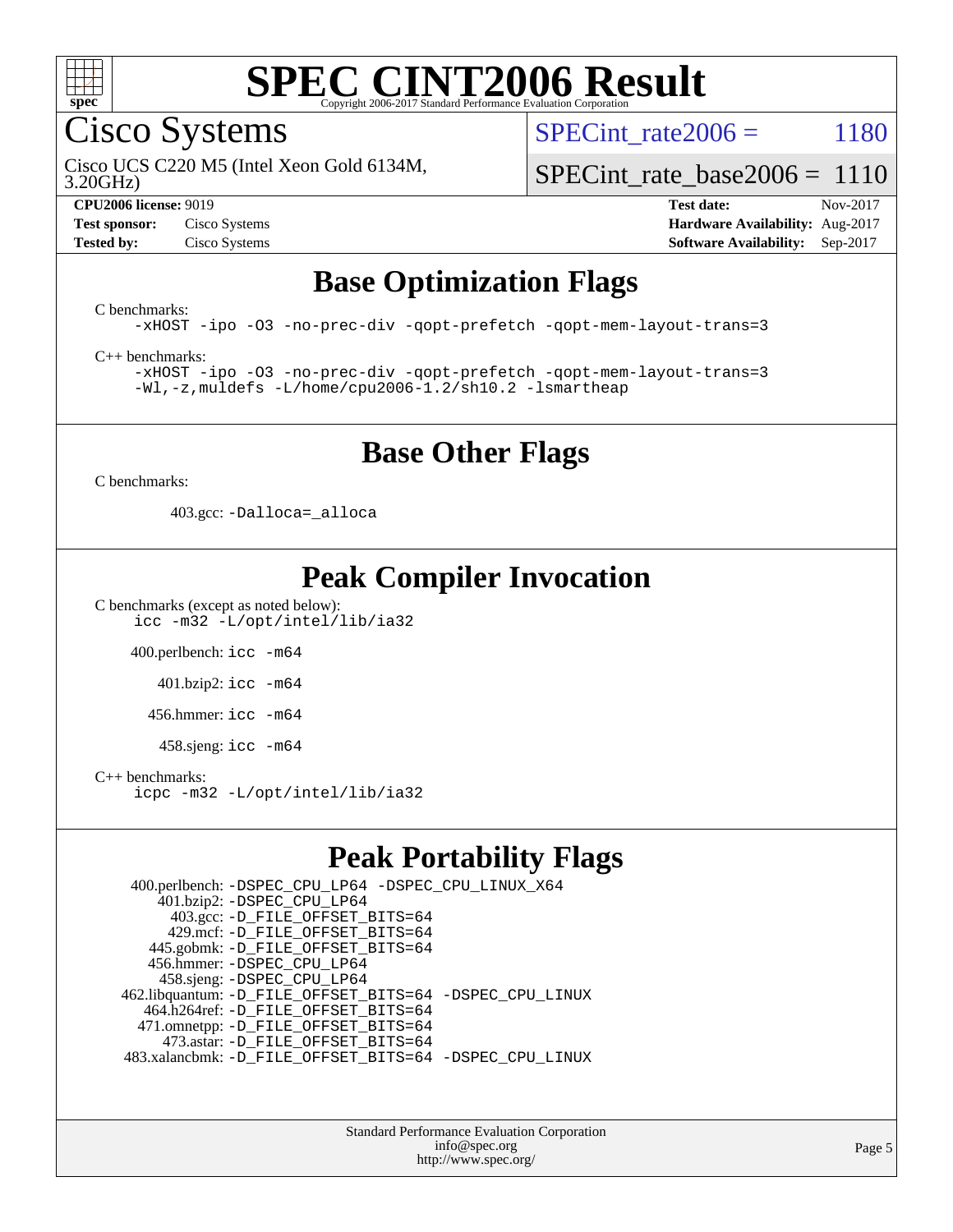

Cisco Systems

SPECint rate $2006 = 1180$ 

3.20GHz) Cisco UCS C220 M5 (Intel Xeon Gold 6134M,

 $SPECTnt_rate_base2006 = 1110$ 

**[Hardware Availability:](http://www.spec.org/auto/cpu2006/Docs/result-fields.html#HardwareAvailability)** Aug-2017 **[Software Availability:](http://www.spec.org/auto/cpu2006/Docs/result-fields.html#SoftwareAvailability)** Sep-2017

**[CPU2006 license:](http://www.spec.org/auto/cpu2006/Docs/result-fields.html#CPU2006license)** 9019 **[Test date:](http://www.spec.org/auto/cpu2006/Docs/result-fields.html#Testdate)** Nov-2017

| <b>Test sponsor:</b> | Cisco Systems |
|----------------------|---------------|
| <b>Tested by:</b>    | Cisco Systems |

## **[Peak Optimization Flags](http://www.spec.org/auto/cpu2006/Docs/result-fields.html#PeakOptimizationFlags)**

[C benchmarks](http://www.spec.org/auto/cpu2006/Docs/result-fields.html#Cbenchmarks):

 400.perlbench: [-prof-gen](http://www.spec.org/cpu2006/results/res2017q4/cpu2006-20171114-50694.flags.html#user_peakPASS1_CFLAGSPASS1_LDCFLAGS400_perlbench_prof_gen_e43856698f6ca7b7e442dfd80e94a8fc)(pass 1) [-prof-use](http://www.spec.org/cpu2006/results/res2017q4/cpu2006-20171114-50694.flags.html#user_peakPASS2_CFLAGSPASS2_LDCFLAGS400_perlbench_prof_use_bccf7792157ff70d64e32fe3e1250b55)(pass 2) [-xHOST](http://www.spec.org/cpu2006/results/res2017q4/cpu2006-20171114-50694.flags.html#user_peakPASS2_CFLAGSPASS2_LDCFLAGS400_perlbench_f-xHost_e62ac3e528d1159ebbc7507f5617393f)(pass 2)  $-par-num-threads=1(pass 1) -ipo(pass 2) -O3(pass 2)$  $-par-num-threads=1(pass 1) -ipo(pass 2) -O3(pass 2)$  $-par-num-threads=1(pass 1) -ipo(pass 2) -O3(pass 2)$  $-par-num-threads=1(pass 1) -ipo(pass 2) -O3(pass 2)$  $-par-num-threads=1(pass 1) -ipo(pass 2) -O3(pass 2)$  $-par-num-threads=1(pass 1) -ipo(pass 2) -O3(pass 2)$ [-no-prec-div](http://www.spec.org/cpu2006/results/res2017q4/cpu2006-20171114-50694.flags.html#user_peakPASS2_CFLAGSPASS2_LDCFLAGS400_perlbench_f-no-prec-div)(pass 2) [-auto-ilp32](http://www.spec.org/cpu2006/results/res2017q4/cpu2006-20171114-50694.flags.html#user_peakCOPTIMIZE400_perlbench_f-auto-ilp32) [-qopt-mem-layout-trans=3](http://www.spec.org/cpu2006/results/res2017q4/cpu2006-20171114-50694.flags.html#user_peakCOPTIMIZE400_perlbench_f-qopt-mem-layout-trans_170f5be61cd2cedc9b54468c59262d5d) 401.bzip2: [-prof-gen](http://www.spec.org/cpu2006/results/res2017q4/cpu2006-20171114-50694.flags.html#user_peakPASS1_CFLAGSPASS1_LDCFLAGS401_bzip2_prof_gen_e43856698f6ca7b7e442dfd80e94a8fc)(pass 1) [-prof-use](http://www.spec.org/cpu2006/results/res2017q4/cpu2006-20171114-50694.flags.html#user_peakPASS2_CFLAGSPASS2_LDCFLAGS401_bzip2_prof_use_bccf7792157ff70d64e32fe3e1250b55)(pass 2) [-xHOST](http://www.spec.org/cpu2006/results/res2017q4/cpu2006-20171114-50694.flags.html#user_peakPASS2_CFLAGSPASS2_LDCFLAGS401_bzip2_f-xHost_e62ac3e528d1159ebbc7507f5617393f)(pass 2)  $-par-num-threads=1(pass 1) -ipo(pass 2) -O3(pass 2)$  $-par-num-threads=1(pass 1) -ipo(pass 2) -O3(pass 2)$  $-par-num-threads=1(pass 1) -ipo(pass 2) -O3(pass 2)$  $-par-num-threads=1(pass 1) -ipo(pass 2) -O3(pass 2)$  $-par-num-threads=1(pass 1) -ipo(pass 2) -O3(pass 2)$  $-par-num-threads=1(pass 1) -ipo(pass 2) -O3(pass 2)$ [-no-prec-div](http://www.spec.org/cpu2006/results/res2017q4/cpu2006-20171114-50694.flags.html#user_peakPASS2_CFLAGSPASS2_LDCFLAGS401_bzip2_f-no-prec-div)(pass 2) [-qopt-prefetch](http://www.spec.org/cpu2006/results/res2017q4/cpu2006-20171114-50694.flags.html#user_peakCOPTIMIZE401_bzip2_f-qopt-prefetch) [-auto-ilp32](http://www.spec.org/cpu2006/results/res2017q4/cpu2006-20171114-50694.flags.html#user_peakCOPTIMIZE401_bzip2_f-auto-ilp32) [-qopt-mem-layout-trans=3](http://www.spec.org/cpu2006/results/res2017q4/cpu2006-20171114-50694.flags.html#user_peakCOPTIMIZE401_bzip2_f-qopt-mem-layout-trans_170f5be61cd2cedc9b54468c59262d5d) 403.gcc: [-xHOST](http://www.spec.org/cpu2006/results/res2017q4/cpu2006-20171114-50694.flags.html#user_peakOPTIMIZE403_gcc_f-xHost_e62ac3e528d1159ebbc7507f5617393f) [-ipo](http://www.spec.org/cpu2006/results/res2017q4/cpu2006-20171114-50694.flags.html#user_peakOPTIMIZE403_gcc_f-ipo) [-O3](http://www.spec.org/cpu2006/results/res2017q4/cpu2006-20171114-50694.flags.html#user_peakOPTIMIZE403_gcc_f-O3) [-no-prec-div](http://www.spec.org/cpu2006/results/res2017q4/cpu2006-20171114-50694.flags.html#user_peakOPTIMIZE403_gcc_f-no-prec-div) [-qopt-mem-layout-trans=3](http://www.spec.org/cpu2006/results/res2017q4/cpu2006-20171114-50694.flags.html#user_peakCOPTIMIZE403_gcc_f-qopt-mem-layout-trans_170f5be61cd2cedc9b54468c59262d5d)  $429$ .mcf: basepeak = yes 445.gobmk: [-prof-gen](http://www.spec.org/cpu2006/results/res2017q4/cpu2006-20171114-50694.flags.html#user_peakPASS1_CFLAGSPASS1_LDCFLAGS445_gobmk_prof_gen_e43856698f6ca7b7e442dfd80e94a8fc)(pass 1) [-prof-use](http://www.spec.org/cpu2006/results/res2017q4/cpu2006-20171114-50694.flags.html#user_peakPASS2_CFLAGSPASS2_LDCFLAGSPASS2_LDFLAGS445_gobmk_prof_use_bccf7792157ff70d64e32fe3e1250b55)(pass 2) [-xHOST](http://www.spec.org/cpu2006/results/res2017q4/cpu2006-20171114-50694.flags.html#user_peakPASS2_CFLAGSPASS2_LDCFLAGSPASS2_LDFLAGS445_gobmk_f-xHost_e62ac3e528d1159ebbc7507f5617393f)(pass 2)  $-par-num-threads=1(pass 1) -ipo(pass 2) -O3(pass 2)$  $-par-num-threads=1(pass 1) -ipo(pass 2) -O3(pass 2)$  $-par-num-threads=1(pass 1) -ipo(pass 2) -O3(pass 2)$  $-par-num-threads=1(pass 1) -ipo(pass 2) -O3(pass 2)$  $-par-num-threads=1(pass 1) -ipo(pass 2) -O3(pass 2)$  $-par-num-threads=1(pass 1) -ipo(pass 2) -O3(pass 2)$ [-no-prec-div](http://www.spec.org/cpu2006/results/res2017q4/cpu2006-20171114-50694.flags.html#user_peakPASS2_LDCFLAGS445_gobmk_f-no-prec-div)(pass 2) [-qopt-mem-layout-trans=3](http://www.spec.org/cpu2006/results/res2017q4/cpu2006-20171114-50694.flags.html#user_peakCOPTIMIZE445_gobmk_f-qopt-mem-layout-trans_170f5be61cd2cedc9b54468c59262d5d) 456.hmmer: [-xHOST](http://www.spec.org/cpu2006/results/res2017q4/cpu2006-20171114-50694.flags.html#user_peakOPTIMIZE456_hmmer_f-xHost_e62ac3e528d1159ebbc7507f5617393f) [-ipo](http://www.spec.org/cpu2006/results/res2017q4/cpu2006-20171114-50694.flags.html#user_peakOPTIMIZE456_hmmer_f-ipo) [-O3](http://www.spec.org/cpu2006/results/res2017q4/cpu2006-20171114-50694.flags.html#user_peakOPTIMIZE456_hmmer_f-O3) [-no-prec-div](http://www.spec.org/cpu2006/results/res2017q4/cpu2006-20171114-50694.flags.html#user_peakOPTIMIZE456_hmmer_f-no-prec-div) [-unroll2](http://www.spec.org/cpu2006/results/res2017q4/cpu2006-20171114-50694.flags.html#user_peakCOPTIMIZE456_hmmer_f-unroll_784dae83bebfb236979b41d2422d7ec2) [-auto-ilp32](http://www.spec.org/cpu2006/results/res2017q4/cpu2006-20171114-50694.flags.html#user_peakCOPTIMIZE456_hmmer_f-auto-ilp32) [-qopt-mem-layout-trans=3](http://www.spec.org/cpu2006/results/res2017q4/cpu2006-20171114-50694.flags.html#user_peakCOPTIMIZE456_hmmer_f-qopt-mem-layout-trans_170f5be61cd2cedc9b54468c59262d5d) 458.sjeng: [-prof-gen](http://www.spec.org/cpu2006/results/res2017q4/cpu2006-20171114-50694.flags.html#user_peakPASS1_CFLAGSPASS1_LDCFLAGS458_sjeng_prof_gen_e43856698f6ca7b7e442dfd80e94a8fc)(pass 1) [-prof-use](http://www.spec.org/cpu2006/results/res2017q4/cpu2006-20171114-50694.flags.html#user_peakPASS2_CFLAGSPASS2_LDCFLAGS458_sjeng_prof_use_bccf7792157ff70d64e32fe3e1250b55)(pass 2) [-xHOST](http://www.spec.org/cpu2006/results/res2017q4/cpu2006-20171114-50694.flags.html#user_peakPASS2_CFLAGSPASS2_LDCFLAGS458_sjeng_f-xHost_e62ac3e528d1159ebbc7507f5617393f)(pass 2)  $-par-num-threads=1(pass 1) -ipo(pass 2) -O3(pass 2)$  $-par-num-threads=1(pass 1) -ipo(pass 2) -O3(pass 2)$  $-par-num-threads=1(pass 1) -ipo(pass 2) -O3(pass 2)$  $-par-num-threads=1(pass 1) -ipo(pass 2) -O3(pass 2)$  $-par-num-threads=1(pass 1) -ipo(pass 2) -O3(pass 2)$  $-par-num-threads=1(pass 1) -ipo(pass 2) -O3(pass 2)$ [-no-prec-div](http://www.spec.org/cpu2006/results/res2017q4/cpu2006-20171114-50694.flags.html#user_peakPASS2_CFLAGSPASS2_LDCFLAGS458_sjeng_f-no-prec-div)(pass 2) [-unroll4](http://www.spec.org/cpu2006/results/res2017q4/cpu2006-20171114-50694.flags.html#user_peakCOPTIMIZE458_sjeng_f-unroll_4e5e4ed65b7fd20bdcd365bec371b81f) [-auto-ilp32](http://www.spec.org/cpu2006/results/res2017q4/cpu2006-20171114-50694.flags.html#user_peakCOPTIMIZE458_sjeng_f-auto-ilp32) [-qopt-mem-layout-trans=3](http://www.spec.org/cpu2006/results/res2017q4/cpu2006-20171114-50694.flags.html#user_peakCOPTIMIZE458_sjeng_f-qopt-mem-layout-trans_170f5be61cd2cedc9b54468c59262d5d)  $462$ .libquantum: basepeak = yes 464.h264ref: [-prof-gen](http://www.spec.org/cpu2006/results/res2017q4/cpu2006-20171114-50694.flags.html#user_peakPASS1_CFLAGSPASS1_LDCFLAGS464_h264ref_prof_gen_e43856698f6ca7b7e442dfd80e94a8fc)(pass 1) [-prof-use](http://www.spec.org/cpu2006/results/res2017q4/cpu2006-20171114-50694.flags.html#user_peakPASS2_CFLAGSPASS2_LDCFLAGS464_h264ref_prof_use_bccf7792157ff70d64e32fe3e1250b55)(pass 2) [-xHOST](http://www.spec.org/cpu2006/results/res2017q4/cpu2006-20171114-50694.flags.html#user_peakPASS2_CFLAGSPASS2_LDCFLAGS464_h264ref_f-xHost_e62ac3e528d1159ebbc7507f5617393f)(pass 2)  $-par-num-threads=1(pass 1) -ipo(pass 2) -O3(pass 2)$  $-par-num-threads=1(pass 1) -ipo(pass 2) -O3(pass 2)$  $-par-num-threads=1(pass 1) -ipo(pass 2) -O3(pass 2)$  $-par-num-threads=1(pass 1) -ipo(pass 2) -O3(pass 2)$  $-par-num-threads=1(pass 1) -ipo(pass 2) -O3(pass 2)$  $-par-num-threads=1(pass 1) -ipo(pass 2) -O3(pass 2)$ [-no-prec-div](http://www.spec.org/cpu2006/results/res2017q4/cpu2006-20171114-50694.flags.html#user_peakPASS2_CFLAGSPASS2_LDCFLAGS464_h264ref_f-no-prec-div)(pass 2) [-unroll2](http://www.spec.org/cpu2006/results/res2017q4/cpu2006-20171114-50694.flags.html#user_peakCOPTIMIZE464_h264ref_f-unroll_784dae83bebfb236979b41d2422d7ec2) [-qopt-mem-layout-trans=3](http://www.spec.org/cpu2006/results/res2017q4/cpu2006-20171114-50694.flags.html#user_peakCOPTIMIZE464_h264ref_f-qopt-mem-layout-trans_170f5be61cd2cedc9b54468c59262d5d) [C++ benchmarks:](http://www.spec.org/auto/cpu2006/Docs/result-fields.html#CXXbenchmarks) 471.omnetpp: [-prof-gen](http://www.spec.org/cpu2006/results/res2017q4/cpu2006-20171114-50694.flags.html#user_peakPASS1_CXXFLAGSPASS1_LDCXXFLAGS471_omnetpp_prof_gen_e43856698f6ca7b7e442dfd80e94a8fc)(pass 1) [-prof-use](http://www.spec.org/cpu2006/results/res2017q4/cpu2006-20171114-50694.flags.html#user_peakPASS2_CXXFLAGSPASS2_LDCXXFLAGS471_omnetpp_prof_use_bccf7792157ff70d64e32fe3e1250b55)(pass 2) [-xHOST](http://www.spec.org/cpu2006/results/res2017q4/cpu2006-20171114-50694.flags.html#user_peakPASS2_CXXFLAGSPASS2_LDCXXFLAGS471_omnetpp_f-xHost_e62ac3e528d1159ebbc7507f5617393f)(pass 2)  $-par-num-threads=1(pass 1) -ipo(pass 2) -O3(pass 2)$  $-par-num-threads=1(pass 1) -ipo(pass 2) -O3(pass 2)$  $-par-num-threads=1(pass 1) -ipo(pass 2) -O3(pass 2)$  $-par-num-threads=1(pass 1) -ipo(pass 2) -O3(pass 2)$  $-par-num-threads=1(pass 1) -ipo(pass 2) -O3(pass 2)$  $-par-num-threads=1(pass 1) -ipo(pass 2) -O3(pass 2)$ [-no-prec-div](http://www.spec.org/cpu2006/results/res2017q4/cpu2006-20171114-50694.flags.html#user_peakPASS2_CXXFLAGSPASS2_LDCXXFLAGS471_omnetpp_f-no-prec-div)(pass 2) [-qopt-ra-region-strategy=block](http://www.spec.org/cpu2006/results/res2017q4/cpu2006-20171114-50694.flags.html#user_peakCXXOPTIMIZE471_omnetpp_f-qopt-ra-region-strategy_430aa8f7c220cbde92ae827fa8d9be32)  [-qopt-mem-layout-trans=3](http://www.spec.org/cpu2006/results/res2017q4/cpu2006-20171114-50694.flags.html#user_peakCXXOPTIMIZE471_omnetpp_f-qopt-mem-layout-trans_170f5be61cd2cedc9b54468c59262d5d) [-Wl,-z,muldefs](http://www.spec.org/cpu2006/results/res2017q4/cpu2006-20171114-50694.flags.html#user_peakEXTRA_LDFLAGS471_omnetpp_link_force_multiple1_74079c344b956b9658436fd1b6dd3a8a) [-L/home/cpu2006-1.2/sh10.2 -lsmartheap](http://www.spec.org/cpu2006/results/res2017q4/cpu2006-20171114-50694.flags.html#user_peakEXTRA_LIBS471_omnetpp_SmartHeap_5706a66a2f6a219cbb238ac92a73101d)  $473$ .astar: basepeak = yes  $483.xalanchmk: basepeak = yes$